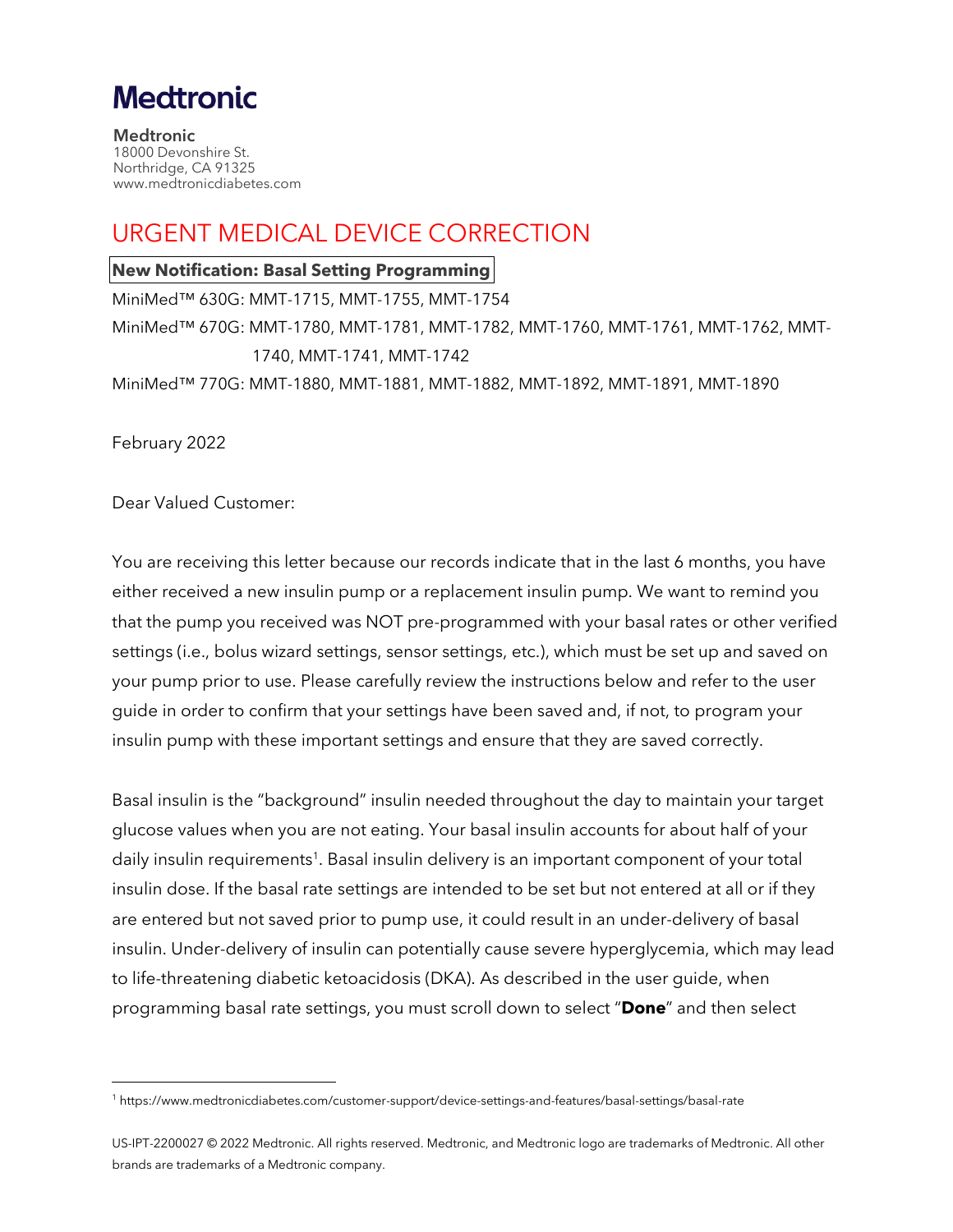"**Save**" on the next screen to activate the basal rate settings. If "**Save**" is not selected, then basal settings will not be set.

Serious injuries have been reported with the use of the MiniMed™ 600 series and MiniMed™ 700 series insulin pumps which may be directly attributed to not setting basal rates. In addition, one death has been reported, although a review by independent clinical experts did not directly attribute this to not setting basal rates. If basal rates are not set in the pump when they should be, it could potentially lead to those events as explained above.

#### **ACTIONS REQUIRED**

#### **New Users with New Device:**

- **1. Do not use your pump until you have consulted with your healthcare professional to determine the settings.**
- **2. Program your settings as described in Steps 5 (c) and (d) below.**
- **3. Acknowledge the notification as described Step 6 below.**

#### **Existing Users: Replacement or Upgrade devices**

#### **4. Verify current basal rate settings**

To check the current basal rate settings in your pump, follow the instructions on the pump user guide for your pump model under "Viewing your basal information" section. The user guides can also be found on our website through the links provided in the appendix below.

#### **5. Check if the basal rate settings are present on your pump**

#### **If the basal rate settings are present on your pump:**

a. Proceed to step 6 to acknowledge this notification. For future reference, you may also save your settings to CareLink™, or write them down on a paper and keep it securely.

### **If the basal rate settings are not present on your pump, please take all the following actions:**

- b. Locate the settings for your pump, including basal rate settings, and consult with your healthcare professional to verify they are the most recent settings.
	- i. If you cannot get in touch with your healthcare professional, but your previous settings were uploaded to CareLink™ in the past 90 days, you may log into your CareLink™ Personal, navigate to "Reports", then "Select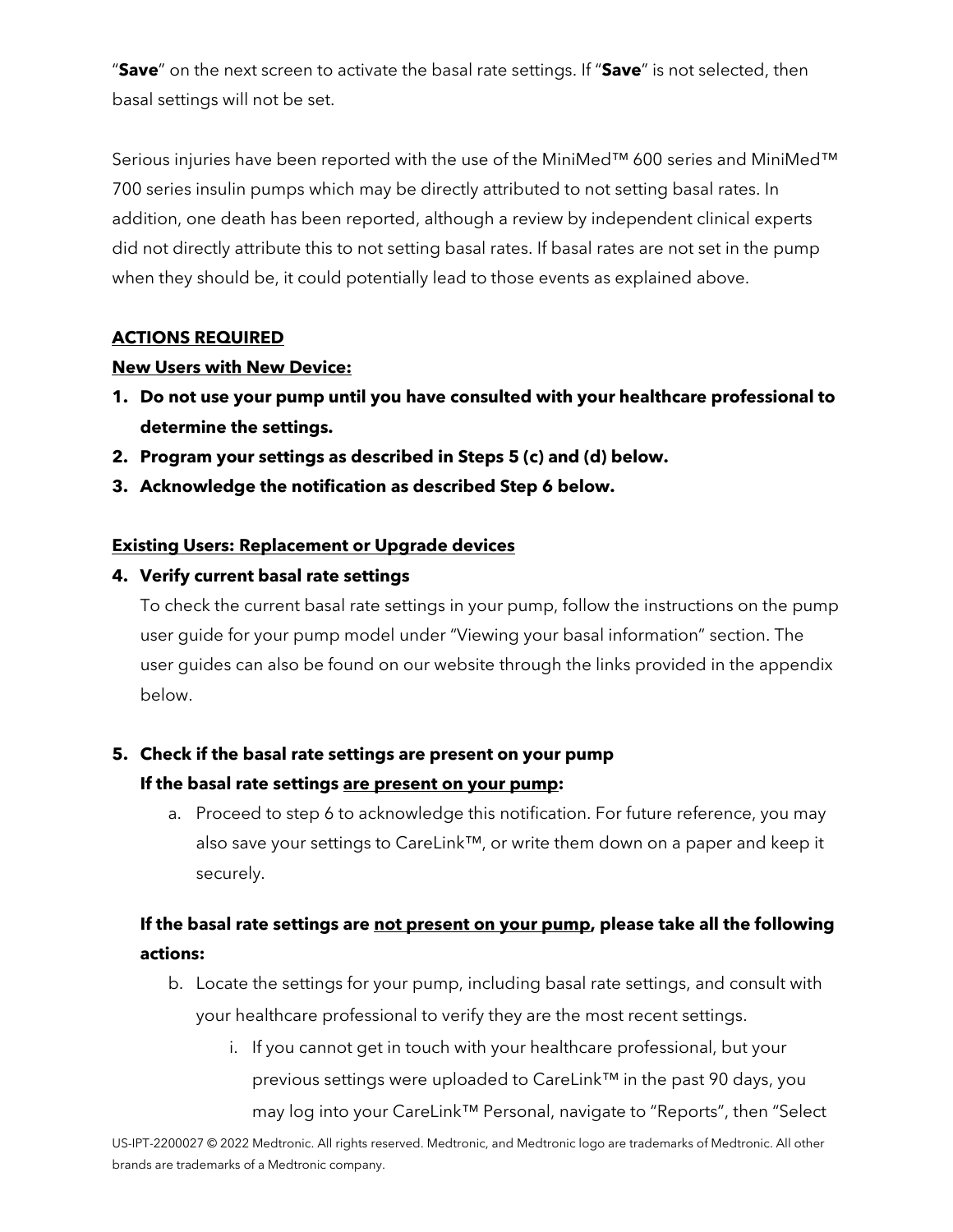custom range" to choose a week that had the previous pump's upload, select "DEVICE SETTINGS SNAPSHOT", and select "Generate reports". The settings should have a non-zero basal rate.

- c. Program your new or replaced insulin pump with all your verified settings. Refer to the pump user guide for detailed instructions on programming your insulin pump. If you have your settings but require assistance programming your pump, please contact Medtronic 24-Hour Technical Support at 1-800-646-4633, option 1.
- d. As stated in the user guide, during programming the basal settings on your pump, make sure you respond to all pump screens to ensure your basal settings are saved. As shown in the screen sequence below, you **must** first scroll down to select "**Done**", and then select "**Save**" on the following screen. The settings are successfully saved when the message "**Changes saved**" is shown on the screen.

| Edit Basal 1 |                               |       | Basal 1 |                       |      |  |               |
|--------------|-------------------------------|-------|---------|-----------------------|------|--|---------------|
| Start        | End                           | U/hr  |         | 24 hr Total: 3.4 U    |      |  |               |
|              | $12:00_A$ 10:30 $_A$          | 0.100 | Start   | End                   | U/hr |  | Changes saved |
|              | $10:30_A$ 12:00 $\land$ 0.175 |       |         | 12:00 A 10:30 A 0.100 |      |  |               |
|              |                               |       |         | 10:30 A 12:00 A 0.175 |      |  |               |
|              | <b>Done</b>                   |       |         | Save                  |      |  |               |

The exact Basal rates shown above are for example only.

#### **6. Acknowledge notification**

Acknowledge that you have read and understood this notification by completing and returning the confirmation form.

For additional information and answers to frequently asked questions, please visit [\[www.medtronicdiabetes.com/basal-setting-programming\]](https://www.medtronicdiabetes.com/basal-setting-programming).

Please contact Medtronic 24-Hour Technical Support at 1-800-646-4633, option 1 for the following:

- If you encounter any issues with setting basal rates or notice that basal rates are missing.
- If you experience any adverse events or quality problems associated with your use of this product.

Adverse reactions or quality problems experienced with the use of this product may also be reported to the FDA's MedWatch Adverse Event Reporting program either online, by regular mail or by fax.

US-IPT-2200027 © 2022 Medtronic. All rights reserved. Medtronic, and Medtronic logo are trademarks of Medtronic. All other brands are trademarks of a Medtronic company.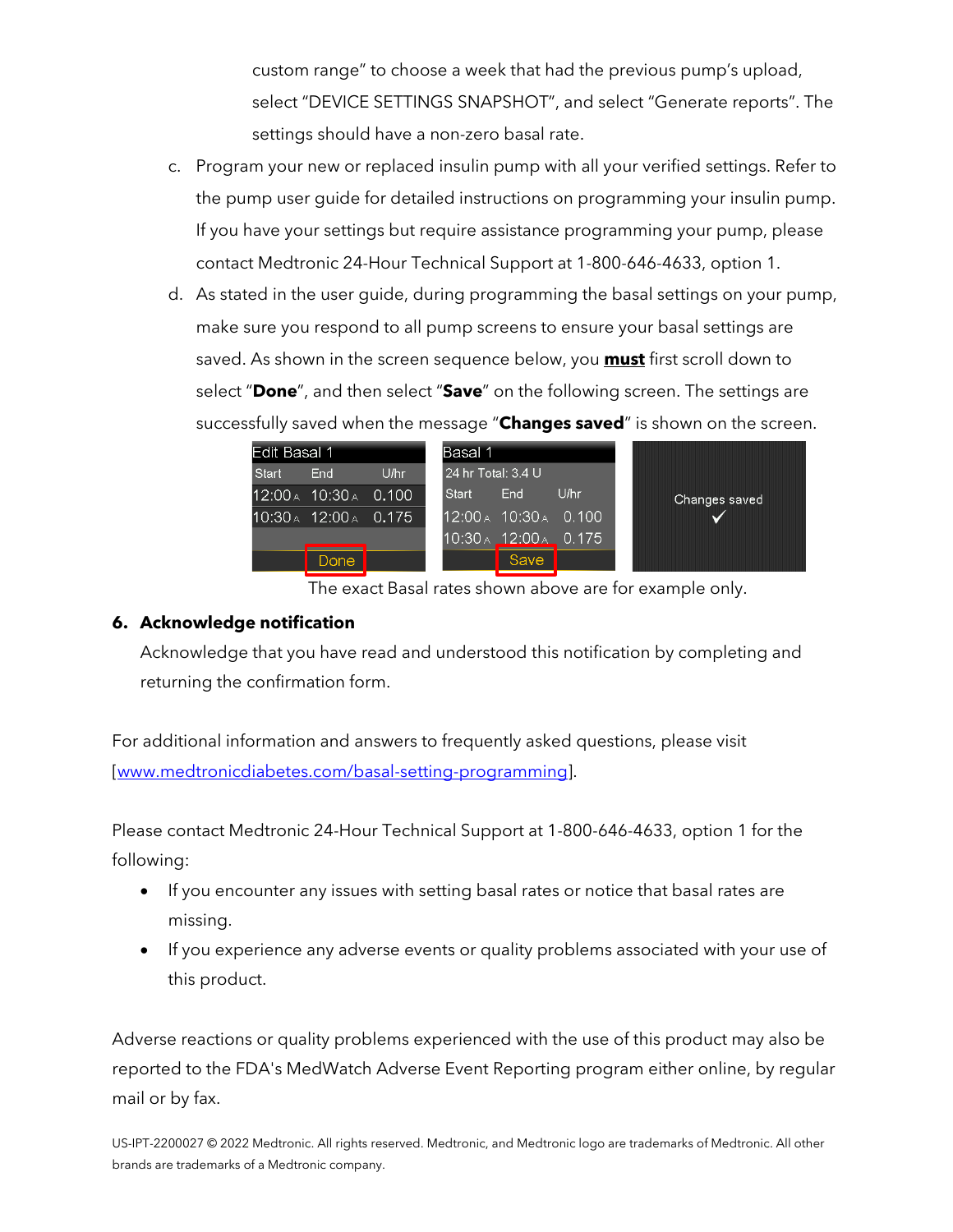- Complete and submit the report online: [www.fda.gov/medwatch/report.htm](http://www.fda.gov/medwatch/report.htm)
- Regular Mail or Fax: Download form www.fda.gov/MedWatch/getforms.htm or call 1-800-332-1088 to request a reporting form, then complete and return to the address on the pre-addressed form, or submit by fax to 1-800-FDA-0178.

As always, we are here to support you. If you have further questions or need assistance, please call the Medtronic 24-Hour Technical Support line at: 1-800-646-4633, option 1.

At Medtronic, patient safety is our top priority, and we are committed to delivering safe and effective therapies. We apologize for any inconvenience this issue may cause you and we appreciate your time and attention in reading this important notification.

Sincerely,

Content

Robert a. Vigersly, M.D.

**Chirag Tilara** Vice President, Quality Medtronic Diabetes

**Robert Vigersky, M.D.** Chief Medical Officer Medtronic Diabetes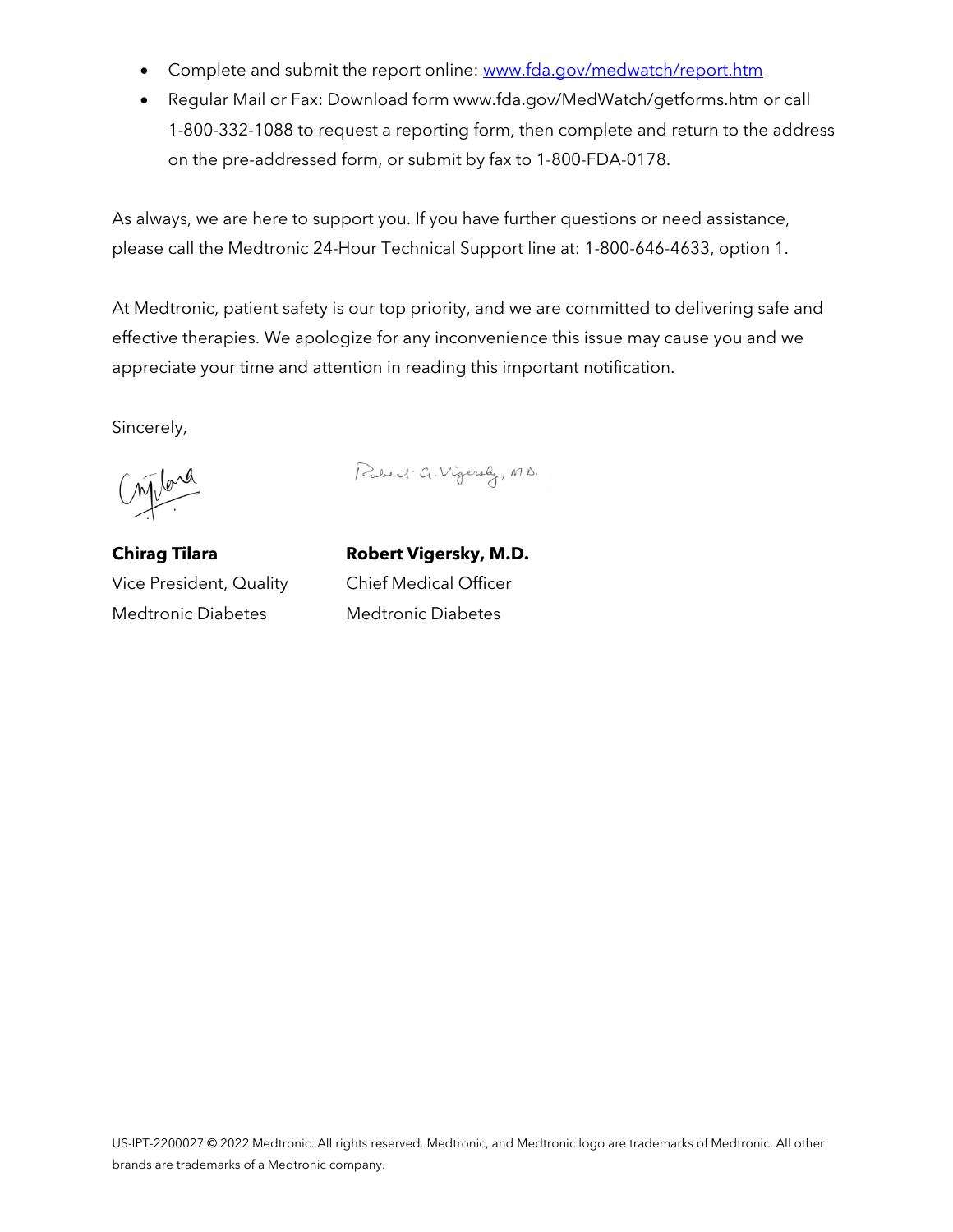# **Appendix**

### **Helpful Links**

- 1. Pump Basal Setting Programming Support [\[medtronicdiabetes.com/basal-setting](https://medtronicdiabetes.com/basal-setting-support)[support\]](https://medtronicdiabetes.com/basal-setting-support)
- 2. MiniMed™ 630G User Guides and Manuals [\[medtronicdiabetes.com/630g-user-guide\]](http://www.medtronicdiabetes.com/630g-user-guide)
- 3. MiniMed™ 670G User Guides and Manuals [\[medtronicdiabetes.com/670g-user-guide\]](http://www.medtronicdiabetes.com/670g-user-guide)
- 4. MiniMed™ 770G User Guides and Manuals [\[medtronicdiabetes.com/770g-user-guide\]](http://www.medtronicdiabetes.com/770g-user-guide)
- 5. CareLink™ Personal [\[carelink.minimed.com\]](http://carelink.minimed.com/)